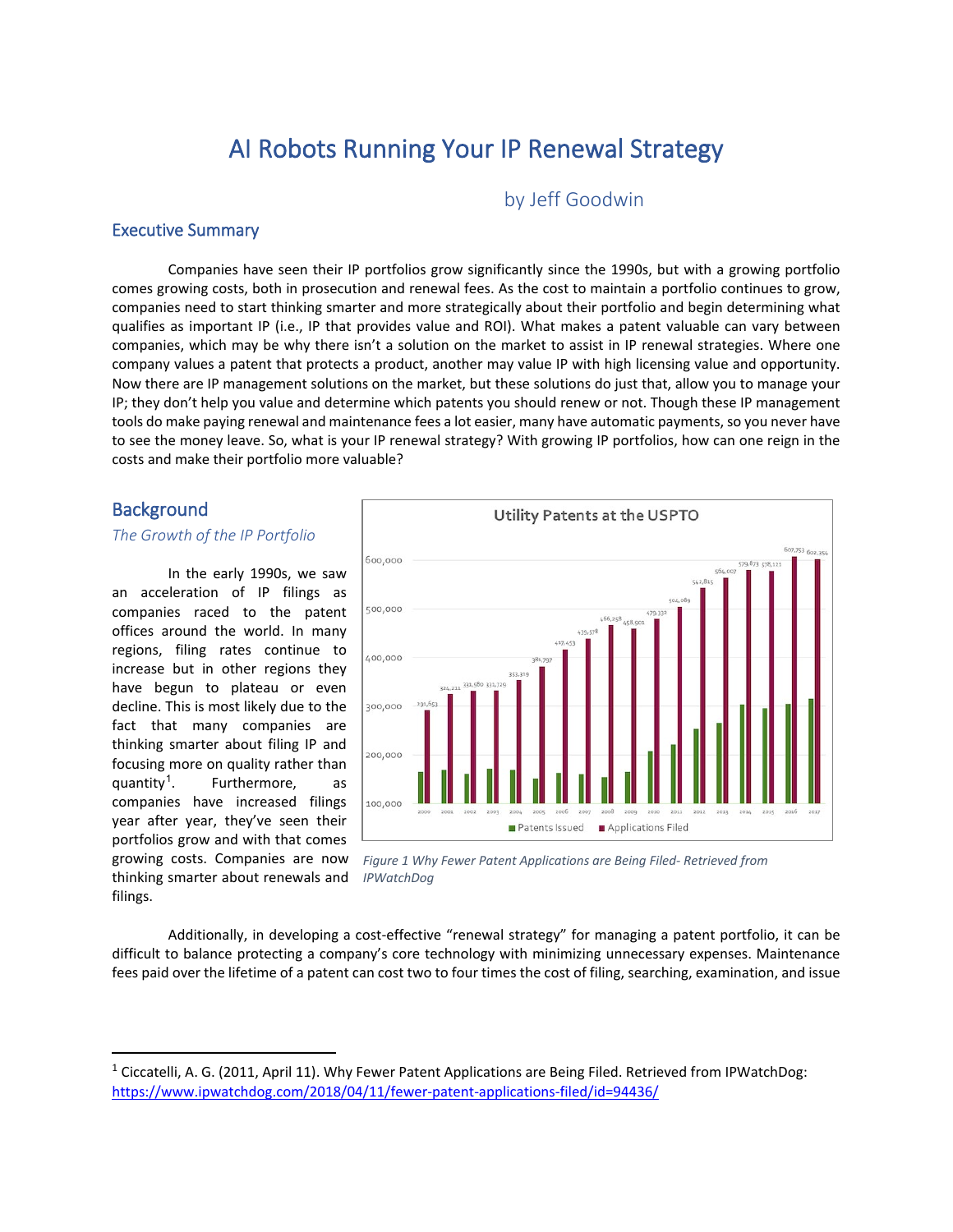fees combined. In [2](#page-1-0)018, almost half of the USPTO's revenue (i.e., \$1.4 billion) was from maintenance fees alone.<sup>2</sup>. And, as it becomes easier to enforce patents outside the United States, a multinational filing strategy has become the norm for any company that wishes to manufacture or sell products abroad. In 2018, U.S. applicants filed around 230,000 patent applications abroad even as the USPTO saw a slight decrease of 1.2% in their application filings. Meanwhile, the China patent office has seen a sharp rise in patent filings since the early 2000s and, in 2018, received 46.4% of all patent applications filed worldwide.<sup>[3](#page-1-1)</sup>

Identifying patents in a portfolio essential to the company's core technology is the key to a cost-effective IP renewal strategy. Also important is identifying the countries in which the company's products are manufactured or sold. Companies can reduce their patent portfolio costs by selling or abandoning unnecessary IP.

### *Patent Renewal Fees*

A patent maintenance or renewal fee is a payment made to a specific country's patent office to maintain a granted patent in force. Most countries require renewal fees every year; the United States schedules fees at the 3.5, 7.5- and 11.5-year marks.

Since renewal fees increase over the life of a patent, the cost of maintaining a patent portfolio will increase as the patents mature. Maintaining patents in multiple jurisdictions outside the US can compound costs. Examples of fees by companies are shown in Appendix A.

# AI IP Renewal Tool

### *AI IP Renewal Calculators*

When dealing with a small patent portfolio, i.e., anywhere between one and ten patents, there may be time and resources available to closely scrutinize each patent and develop a strategy for its practice, enforcement, sale, abandonment, etc. In these cases, where most of, if not all, the portfolio is core to the business, AI can facilitate this process but shouldn't be considered a replacement for a good attorney or patent strategist. But this kind of case-bycase human analysis doesn't scale. When a patent portfolio begins to grow past the single digits, the chance that high-paid human employees are wasting time and resources analyzing low-value patents increases. In companies with a robust patent portfolio that spans various technical fields, AI-based renewal strategy becomes the optimal method of managing increasing costs while protecting valuable or core IP.

How would an AI know when a patent is worth the renewal costs? Luckily for humanity, AI doesn't have to start from scratch. Companies like ipCG have metrics by which we can estimate the value and cost of a patent. Some of these metrics are easy for a simple computer to handle, for example, the renewal costs and due dates. Other metrics require more nuance, like litigation value or licensing value, but an AI can create a good estimate of these values by looking at historical data on the litigation or licensing value of similar patents. Finding correlations, for example, between the field of the patent, its age, keywords, number of citations, or any other metric and value, is something that AI is much more efficient at than most humans. No AI or human can guarantee there won't be any error in this analysis, some patents may be unrenewed that had significant value, others might be renewed and never create any value. However, the AI module makes it easy to keep track of when these errors in judgment happen and correct them going forward (it also doesn't try to make excuses, which some humans might do when forced to self-critique).

In order to get a better picture of the value of a good renewal strategy, and therefore the AI that can craft that strategy, it is important to look at real data. An empirical study found that about 54% of all patentees pay all [the renewal fees on a patent.](https://scholarship.law.berkeley.edu/cgi/viewcontent.cgi?article=1586&context=btlj) This would mean that even if every single patent was renewed, somewhere between

<span id="page-1-0"></span><sup>&</sup>lt;sup>2</sup> "United States Patent and Trademark Office FY 2018 Performance and Accountability Report," pg 35 – USPTO [https://www.youtube.com/watch?v=rk5UGM8wvlo&list=PLweSqYlpxKDhjcfu6SO0FmUFsnCM](https://www.youtube.com/watch?v=rk5UGM8wvlo&list=PLweSqYlpxKDhjcfu6SO0FmUFsnCM-qRRK&index=13&t=0s)[qRRK&index=13&t=0s](https://www.youtube.com/watch?v=rk5UGM8wvlo&list=PLweSqYlpxKDhjcfu6SO0FmUFsnCM-qRRK&index=13&t=0s)

<span id="page-1-1"></span><sup>3</sup> WIPO (2019). World Intellectual Property Indicators 2019. Geneva: World Intellectual Property Organization <https://www.wipo.int/publications/en/details.jsp?id=4464>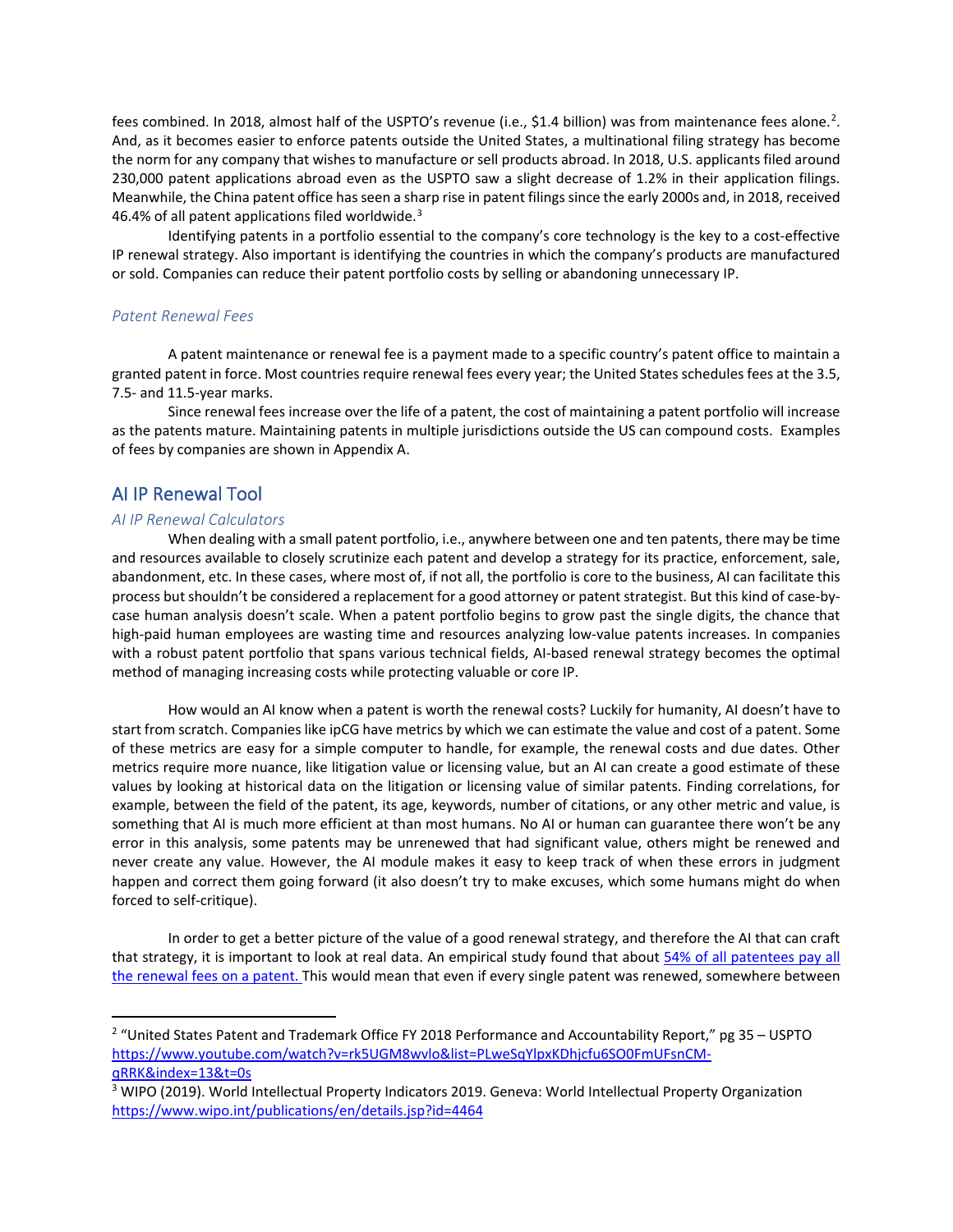40% -50% of all patents are renewed for the entire term of the patent and never make any money[. Current renewal](https://www.uspto.gov/learning-and-resources/fees-and-payment/uspto-fee-schedule#Patent%20Maintenance%20Fee)  [fees on a patent are more than \\$10K in the US alone.](https://www.uspto.gov/learning-and-resources/fees-and-payment/uspto-fee-schedule#Patent%20Maintenance%20Fee) Renewal fees are paid for each country in which the patent is filed. For international patents, maintenance fees can easily climb to six digits over the life of the patent. The largest patent holder in the U.S. currently is [Samsung,](https://www.iam-media.com/patents/samsung-owns-biggest-us-patent-portfolio-beating-ibm-second-place-new-research-reveals) with around 75,000 active patents. If the above numbers are to be believed, then Samsung has around 30,000 to 35,000 worthless patents that will be renewed for their entire term, which is around a third of a billion dollars in maintenance fees in the U.S. alone. The number of man-hours it takes to evaluate an individual patent varies but should probably be no less than at least one hour. This means that to conduct this analysis for Samsung, it would take around 75,000 man-hours, which would mean paying roughly 33 full-time employees for a year. Daunting, but not insurmountable for a large company. The problem becomes insurmountable when you include the fact that maintenance fees are not linear, but increase over time. It may be worth keeping a patent for the first eight years of its term, but not the next four. This compounded with a changing market, new R&D that uses old patents, and new patents, means that this renewal analysis needs to be updated. An AI, however, can be constantly run and can make updates in real-time, and the only costs are data storage and electricity costs. Even if a company wanted to be extra cautious and have a human look at the patents of which the AI was unsure, the costs are an order of magnitude smaller than the cost of a fully analog analysis. Samsung was used as an extreme example, but even when there are only 100 patents in a portfolio and thus 100 man-hours of human work to be done, an AI can still cut costs if the AI is not restrictively expensive.

#### *AI IP Renewal Chaser*

The best AI would automatically manage your portfolio behind the scenes. But to be honest, most AI isn't to the level of accuracy that it should be trusted without oversight (and even if it were, most people wouldn't anyway). The AI IP Renewal Chaser (AIRC) walks you through the analysis step-by-step to make sure you agree with its methods and decisions. Figure 2 & 3 show a simplified example.

The renewal decision tree represented in Figure 2 is one example of a straight-forward flowchart that users can follow to see how the logic of the AI would work. Some of these metrics (i.e., core vs non-core) may be entered by the user, learned by the AI from user input, or determined by the AI entirely on its own. The order of and which metrics are used will differ from company to company as each company will have a different view and perspective of IP. The example below first looks at the age of the patent or application and the remaining total left in maintenance or renewal fees. Most jurisdictions have maintenance fees that increase over time, so some companies may consider looking more closely at IP at certain periods in their life to determine if the patent will provide more return than its total cost. In the U.S., there are no more maintenance fees after year 11.5, so any patent older than 11.5 years would automatically be kept, as there shouldn't be any additional costs associated with the patent.

If there are still maintenance fees required, additional criteria are evaluated as shown in the example. For example, is the patent map to a product or service or is it core to the business? IP that doesn't cover a product would be of little value and may be considered abandoned. But depending on your metric, the IP may still have value even though it doesn't map to a product or isn't core to the business. For example, does it hold litigation or licensing value? Some companies leverage non-core IP in licensing as another business and line of revenue.

There may be any number of metrics that could be considered and analyzed to help manage IP renewal. Some other metrics one might consider include patent strength (score), revenue associated with the patented product, or whether there are alternative technologies that have replaced the patented technology.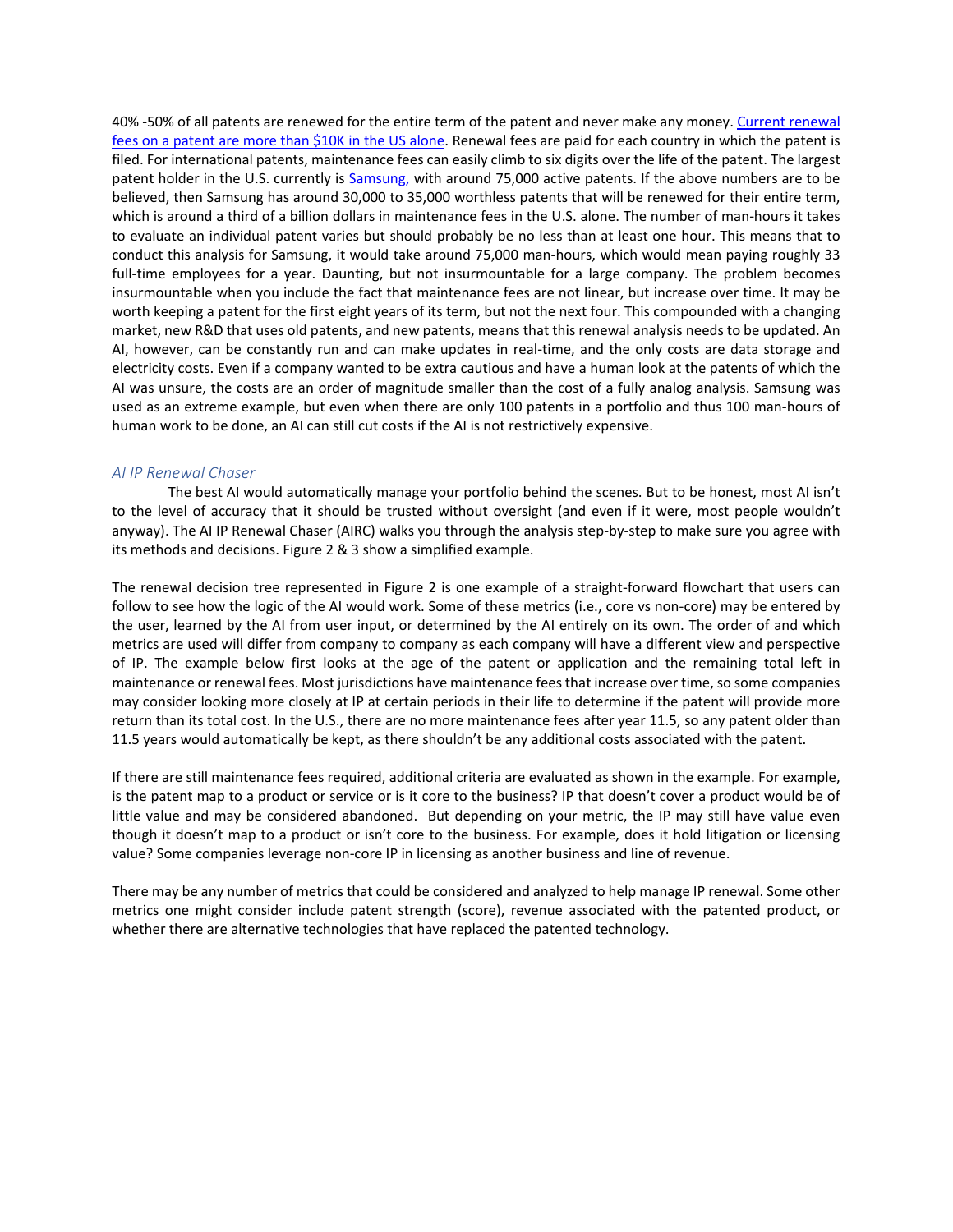

*Figure 2 - Renewal Decision Tree*

Alternative to a decision tree or in conjunction with a decision tree, matrices can be leveraged for less linear (renewed/drop) decisions. The example above uses a matrix for determining if a patent should be renewed or dropped depending on the age and score of the patent, as shown in the figure below. Specifically, after all the immediate yes or no questions have been answered, a more robust analysis is run on the patents that require it. These "maybe renew" patents are then scored based on some algorithm (likely a proprietary algorithm) which is compared against other metrics (e.g., term years remaining) in order to determine if the patent should be renewed. This part of the process would likely be open to adjustment by the user or AI or both to better suit the needs of the individual company. Some companies may choose to automatically drop patents that score below some threshold, keep patents above another threshold, and send the patents in between to a review team. Others may choose a system where all patents are kept but the lowest scoring is dropped first as the budget is cut or when new patents are granted. Continuously updating the AI on the actual value obtained from a company's patents, the revenue streams of the company, and existing company renewal strategy will begin to tailor the AIRC to the specific needs of that company.